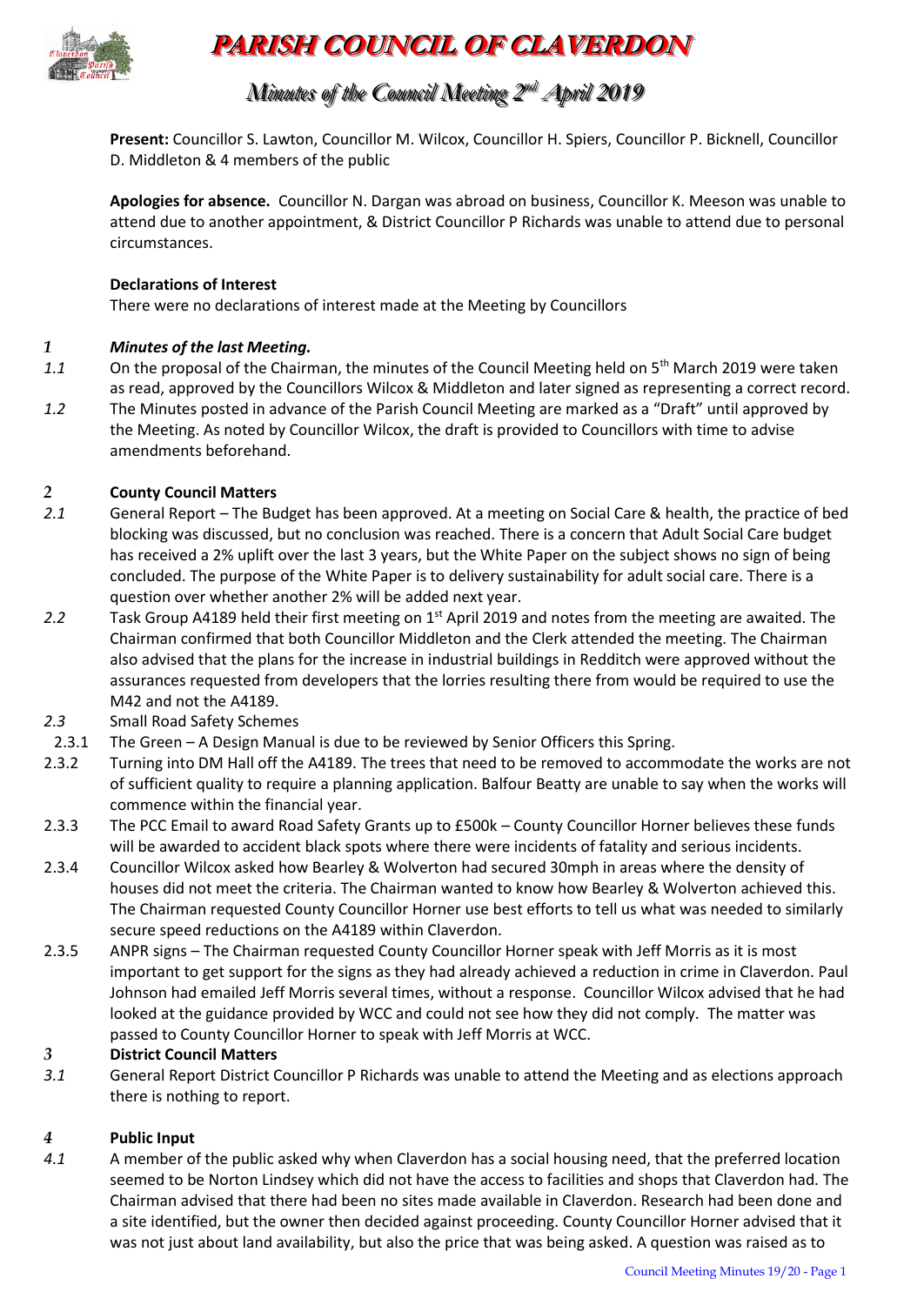whether there was any intention to have social housing on Breach Lane. The Chairman advised that WRHA is looking at a potential site on Breach Lane and that a they intended to attend the May Parish Council Meeting.

# *5* **Planning.**

- *5.1* Update on previously considered applications
- 5.1.1 Yarningale House Yarningale Common 19/00229/FUL. Alterations to existing side extension and front garage, replacement of front porch with single storey front extension and installation of balcony to existing rear extension. SDC approved the planning application with conditions on  $14<sup>th</sup>$  March 2019.
- 5.1.2 Crimble, Langley Road.19/00235/LDP. Construction of rear box dormer. SDC Planning Authority were satisfied that the development is permitted under Schedule 2, part 1, Class B and a Certificate of Lawful Proposed Use or Development issued on 29<sup>th</sup> March 19.
- 5.1.3 14 Glebe Road. 18/03807/FUL. Front Porch with pitched roof. The application submitted by Councillor Meeson was approved by SDC on 22<sup>nd</sup> March 2019 with conditions.
- 5.1.4 Fieldway Langley Road 18/03728/FUL. Demolition of dwelling and replacement with new dwelling. SDC approved the planning application with conditions on 29th March 2019.

# *5.2* Applications Responded to Inter-meeting

- 5.2.1 New Barnmoor Cottage 19/00416/FUL. 2 storey extensions & alterations to existing dwelling. The Councillors, after being provided withal the details and after due consideration objected to the planning application on the grounds of overdevelopment in the greenbelt and it being detrimental to the street scene on Kington Lane.
- *5.3* Applications for Discussion at this meeting
- 5.3.1 Glenhurst Langley Road 19/00699/FUL. Proposed 1 & 2 storey extension at rear, 2 storey extension to front & external façade changes. The Councillors, having reviewed the details of the application, and after due consideration recorded a response of No Representation.
- 5.3.2 Crown Farm Henley Road 19/00629FUL & 19/00630/LBC. Construct a small extension to the existing single storey side extension boot room and relocate existing WC window. The Councillors, having reviewed the details of the application, and after due consideration recorded a response of No Representation.
- 5.3.3 Myton House, Langley Road 19/00781/FUL. Proposed double garage. The Councillors, having reviewed the details of the application, and after due consideration recorded an objection to the planning application on the grounds that the proposed double garage was in front of the building line which was out of character with houses in Langley Road, and that the proposed garage harmed the openness of the greenbelt.

#### *5.4* Other Planning Issues

- 5.4.1 Old Butchers Shop The site is listed at the Planning Committee Meeting to be held on 3<sup>rd</sup> April 2019 and The Chairman will be attending. The Parish Council are in support of the application despite the plans representing a poor scheme for the site. This is because of the number of applications that have already been rejected with continued rejection appearing unreasonable. Councillor Middleton supported the approach on the grounds that the building was not a good example of a grade II listed building and that its deterioration needed to be halted.
- 5.4.2 Field off Henley Road A4189 between Kington Lane & Glenhurst Farm. The Enforcement Officer has visited the site and awaits a report from WCC as to the importance of the hedgerow that has been removed. The Chairman noted that further work had been undertaken at the site recently and that the Parish Council would want the hedgerow reinstated to ensure that green belt is not decimated in Claverdon. Councillor Bicknell advised that a permit is usually needed from Natural England prior to ploughing permanent pasture.

#### *6* **Neighbourhood Plan**

The Regulation 16 submission consultation for the Neighbourhood Plan concluded on Friday 15<sup>th</sup> March 19 and the work of the Examiner now commences. An update will be provided once that work is complete.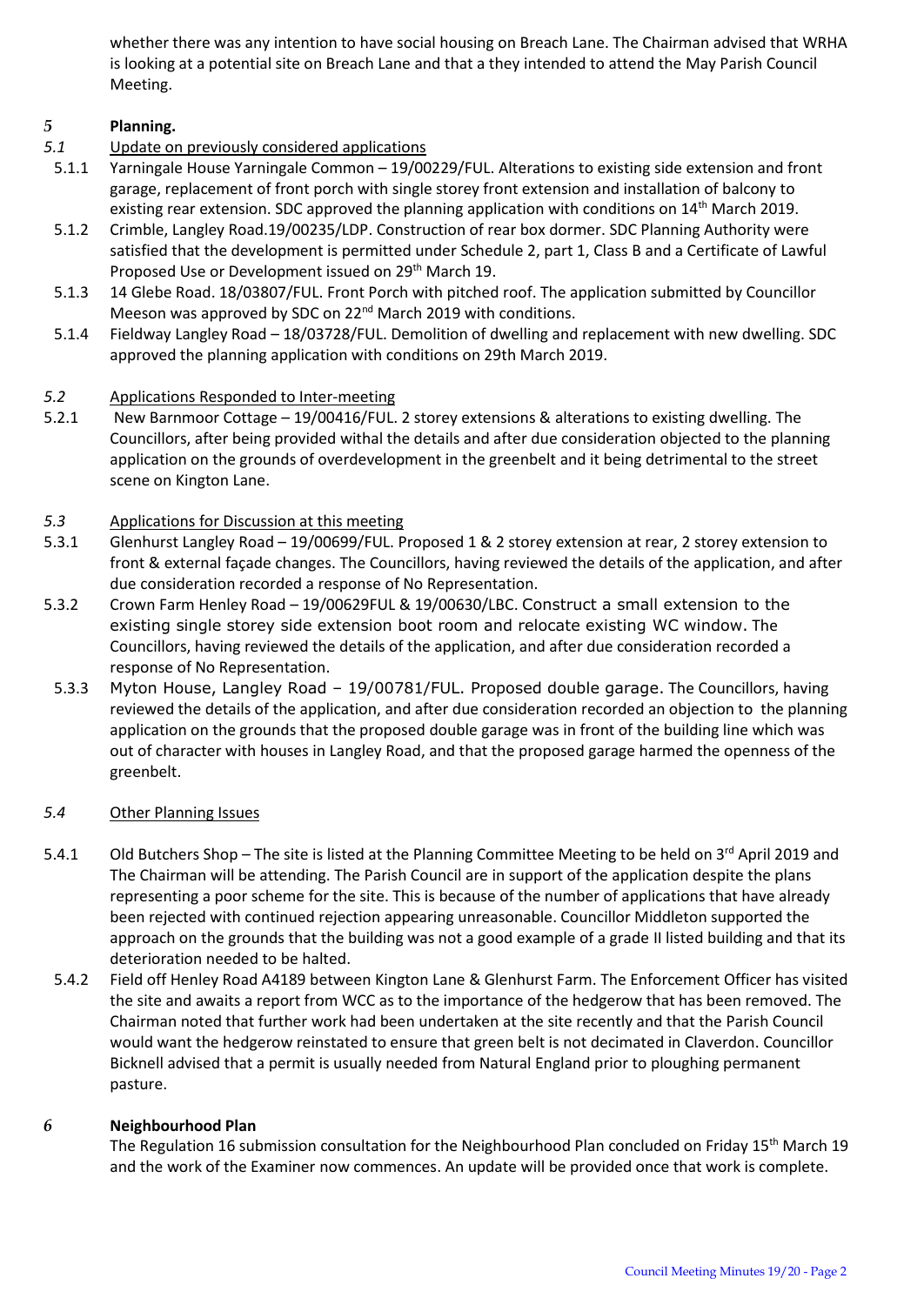# *7* **Policing, CLASP & CASE**

- *7.1* Work progresses on the installation of two further cameras. If the ANPR signs need to be removed, then landowners will be approached to provide sites for the signs. Steve Burman has already kindly said that one can be placed on his land.
- *7.2* Councillor Spiers asked County Councillor Horner to push for support of these sign and it was recommended that CASE share all email communications on the ANPR signs with County Councillor Horner.

#### *8* **Recreation Field**

- *8.1* It is expected that Sport England will receive the proof of funding by the May 19 deadline date**.**
- *8.2* WALC At the recommendation of WALC the application for £8k of grant funds towards the Play Area has been split into 2 sections. One for he ground works and one for the equipment so that part of the application could be considered at the April awards meeting. The next meeting is not until July 19.
- *8.3* Proposed New Play area Review by Councillors of the feedback following the displays provided by the Play Ground providers on 8<sup>th</sup> January 19, along with costs provided for the schemes after the Parish Council Meeting held on 5<sup>th</sup> February 19. The Chairman noted that it was all about costs and funding and that Councillors were no further forward.
- *8.4* Final costs need to be determined for the asbestos removal from the pavilion, the ground work and the cost of the extension & refurbishment of the pavilion. Councillors noted the variation in cost of the 3 quotes provided for asbestos removal. Further work is needed before a decision can be made.
- *8.5* Councillors considered the Moore & Tibbits Solicitors Client Care letter for the registration of the Recreation Ground at Land Registry and resolved that the letter be signed by The Chairman and the RFO. The document was duly signed.
- *8.6* Councillor Wilcox noted that there is an accumulation of spare & redundant goal posts and a fridge discarded behind the pavilion. Councillors requested the Clerk to write to the teams to ensure that all of this is removed in readiness for the pavilion works to commence.
- *8.7* The Clerk confirmed that Sport England had made no comments about the draft Safeguarding of Adults & Children Policy before passing to the next stage in the application process. Councillors, having given the Policy prior consideration, supported the Chairman's recommendation to approve the Safeguarding of Adults & Children Policy.
- *8.8* Sale of woodland at Tattlebank. The Agent is discussing the site with interested parties and the advice is to still sell at Auction. The Chairman confirmed that the Agents have been instructed to seek full & final offers. If these offers are in excess of the asking price, Councillors will be consulted by email.

# *9* **Footpaths /Bridlepaths**

- *9.1* The Boys Club Field. There has been no communication from UK Youth/Ambition or their professional advisors, George F White since Claverdon Parish Council made their Offer. The Clerk will seek a response.
- *9.2* The Chairman noted that some stiles in the Parish were becoming dilapidated. The Clerk will check the reporting process as Councillors were unsure as to whose responsibility it was to provide and install replacements. Councillors requested a note in the Parish News asking for instances of dilapidated stiles. A member of the public said that the bridleway at Wolverton and Gannaway which exited at the Maggot Farm was over grown and no horse would be able to pass down it. The Clerk ascertain responsibility and the matter will be reviewed at the next Meeting.

# *10* **Yarningale Common**

- *10.1* Potholes on the access to The Homestead. A response has been received from Mr. Young who is offering £600 towards the repair of the holes. Councillors considered the offer and on the proposal of the Chairman that the previous offer of a 50 % contribution remain that the Parish Council will contribute £500 plus VAT towards the repairs. Councillors present supported the contribution and the Clerk was instructed to respond on that basis.
- *10.2* Draft Bio Diversity Management Plan for Yarningale Common. There has been a delay in the draft agreement and plan due to the existence of glow worms in the vicinity of the area for regeneration. There is to be a site visit in May between to Conservationists, interested parties & the Ecologist to determine the best outcome to preserve the glow worms. WCC Ecologist suggests that it will not be detrimental to delay the mowing of Yarningale Common whilst awaiting the outcome of the meeting. Councillor Wilcox did not believe to miss a mow in the spring was appropriate. Councillors requested an expected date for the final contract and would decide inter-meeting on mowing Yarningale Common once a cost had been provided.

#### *11* **Dorothea Mitchell Hall**

*11.1* The new notice board is due for delivery in 7 to 10 days of the Meeting.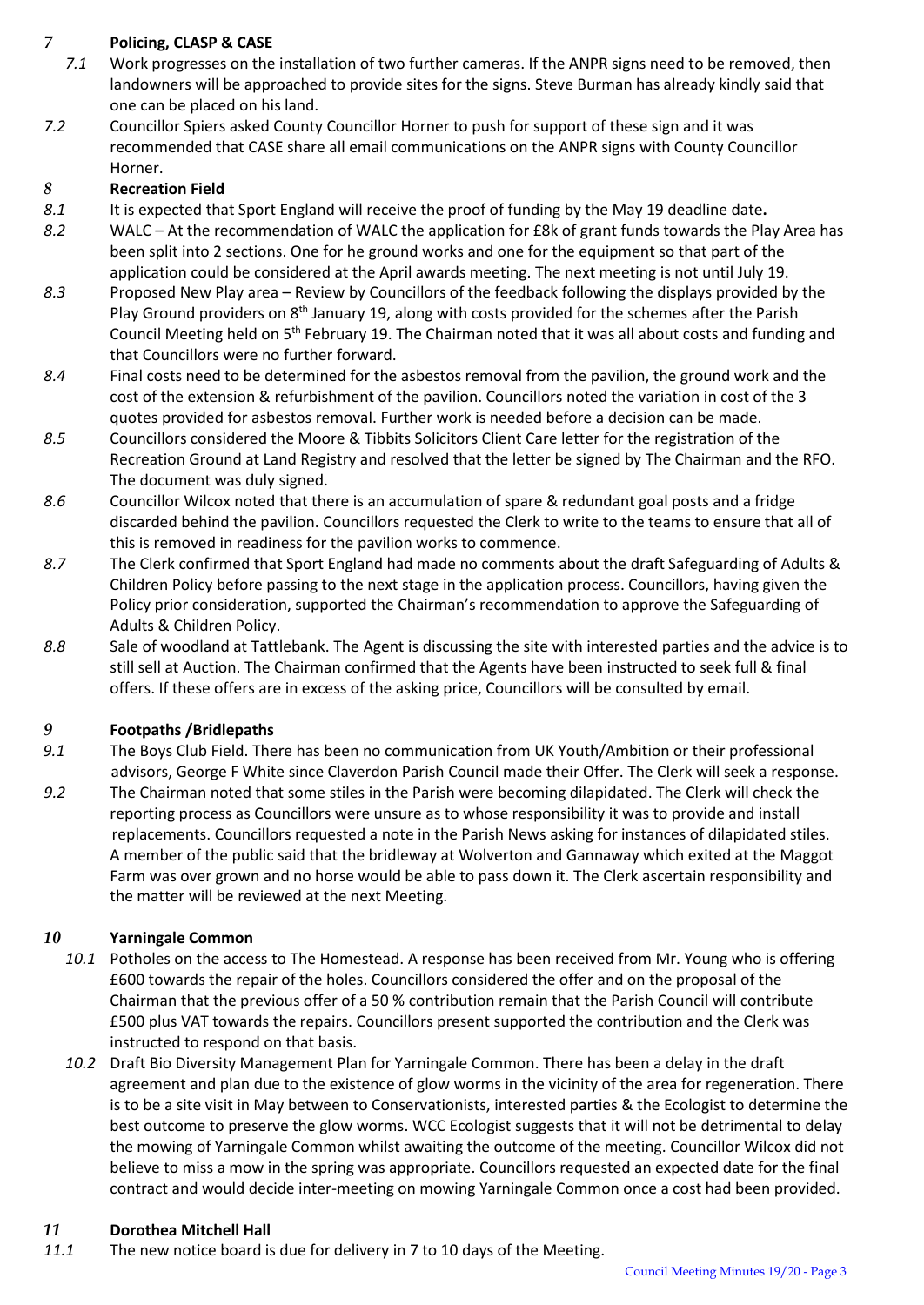- *11.2* Councillor Middleton advised that, disappointingly, the Trustees of DM Hall were not prepared to hold the donations towards the Play Area at the Recreation Ground. The Chairman requested that this be noted in the Parish News.
- *12* **General Other matters including any arising from Earlier Meetings and not already covered.**
- *12.1* Claverdon K6 Telephone Kiosk. S171 Application form requires completion to secure the license to remove the kiosk. A meeting will be arranged with Peter Morgan & David Hunt to review the form and the work to be undertaken. The Councillors will decide on the best outcome for the Kiosk once all the costs are known.
- *12.2* Claverdon Gardening Group Councillors considered the 3 locations proposed by the Gardening Group and selected Option 3.
- *12.3* Warwickshire Community & Voluntary Action Volunteer Awards 2019. Councillors appreciated that there were many volunteer groups in Claverdon that were deserving of nomination but decided to nominate 2 groups. After discussion, Councillors agreed to nominate CASE and the Community Shop this year.
- *12.4* Lloyds Bank Documents held for safe keeping. £15 per annum charge. Councillor Wilcox recommended that consideration be given to purchasing a fire proof safe and installing at DM Hall. The Clerk to ascertain costs and viability and provide details before the next Meeting together with costs of these being held by the Parish Council Solicitors'.
- *12.5* Any other business none was raised.
- *13* **Post Received**

# **Meeting 02 April 2019 - Correspondence**

# **13.01 Alcester Police North SNT. Latest Weekly Report. 10th March 2019**

The Police Report details 2 suspicious circumstances involving a white transit van. One at Yarningale Common and one in Langley Road. Police attended both locations.

#### **13.02 Robyn Dorling - Engagement & Outreach Officer -Healthwatch Warwickshire. Invitation to a Conference - Integrating the Patient Voice In an Integrated Care System**

Invitation to a conference to be held on 17th May 2019 in Coventry.

**13.03 Dead & Dangerous Tree Notification from SDC Planning**  Dead Larch tree to be felled at Seafield Lodge

# **13.04 Letter from the Minister for Local Government**

Details of the latest Government position in respect of candidates at an election not now being required to disclose their address, Localism Act 2011, Disclosing interests and other related matters pertinent to a Council position.

#### **13.05 Parish & Partners Briefing - Issue 31 from Stratford on Avon District Council**

Publication that covers relevant and recent topics along with meeting dates and election article, produced by SDC.

**13.06 Alcester Police North SNT. Latest Weekly Report. 17th March 2019**

The Police report shows no instances for Claverdon. The Police Priorities Poll is live until 30th March 19 for voting.

**13.07 Email from John Crossling at WALC** 

The email contained the NALC briefing on Council publicity during purdah before elections.

# **13.08 Email from John Crossling at WALC**

John Crossling provided details of the nomination process for the Warwickshire Community & Voluntary Action - Volunteer Awards 2019

# **13.09 Alcester Police North SNT. Latest Weekly Report. 24th March 2019**

Suspicious Circumstances. Kington Lane. Claverdon. Dark Grey BMW seen parked on private drive. When they noticed they were being watched they drove off at speed. 1.45pm Saturday 23<sup>rd</sup> March. 0209 23/03/2019

Vehicle Crime. St Michaels Road, Claverdon. Window of secure works van smashed, and items stolen including Stihl petrol saw, Husqvarna saw and ground saw. Between 2pm and 3pm Monday 18<sup>th</sup> March. 0242 18/03/2019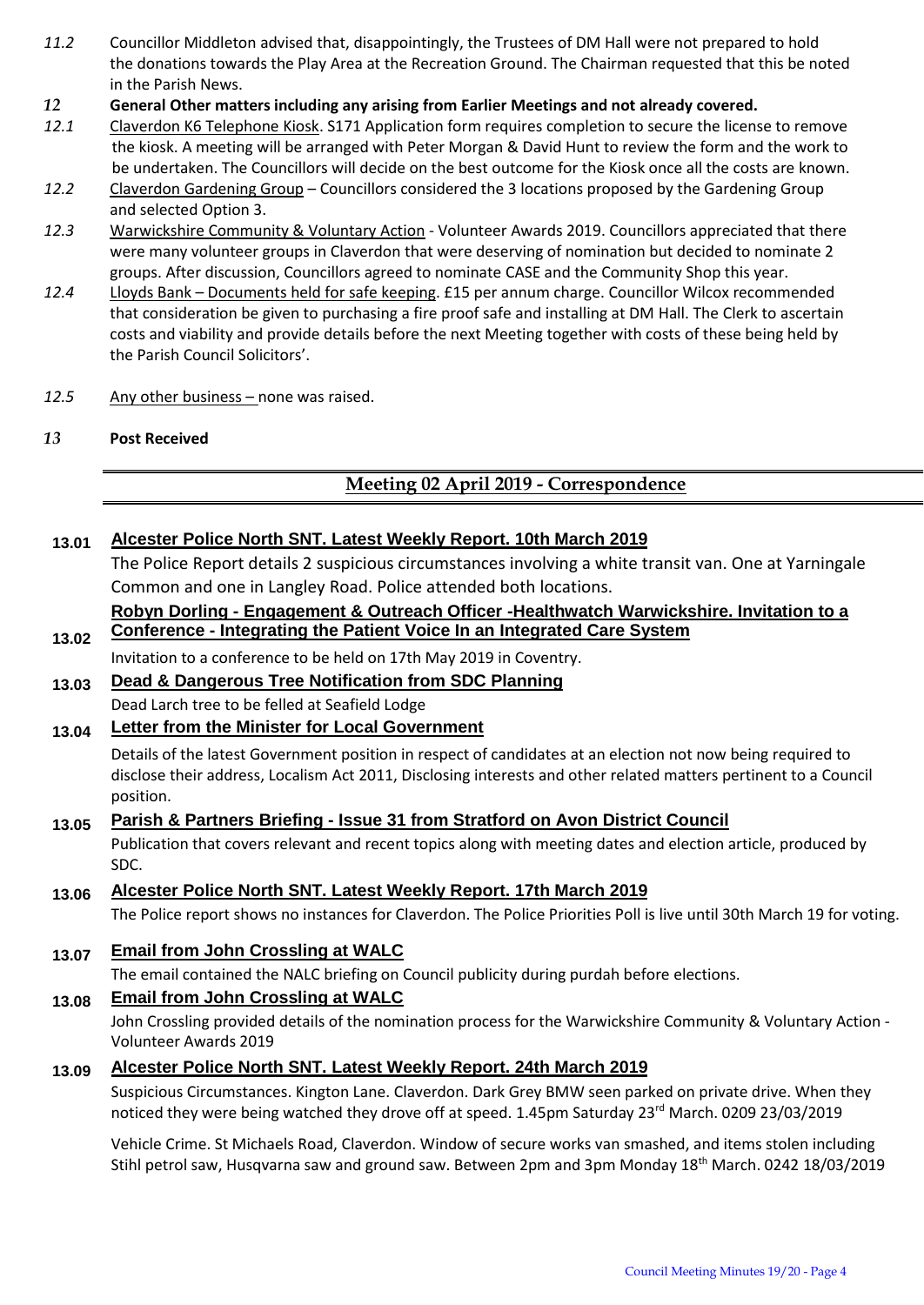# *14* **Finance**

*14.1* After consideration by Councillors & upon the proposal of the Chairman, the receipts & payments as listed below, to the end of March 19, were approved by all Councillors present.

| Date      | <b>Item</b>                                                  |                | Current<br>Account |               | Deposit         | Total      |
|-----------|--------------------------------------------------------------|----------------|--------------------|---------------|-----------------|------------|
|           |                                                              | Cheque No      | Deposits           | <b>Debits</b> | <b>Accounts</b> |            |
| 31 Mar 19 | <b>Balance</b>                                               |                | £30,604.70         |               | £41,107.30      | £71,712.00 |
|           | <b>Payments for Approval</b>                                 |                |                    |               |                 |            |
| 6 Mar 19  | Opus Energy. Electricity at Pavilion. 22-<br>1-19 to 18-2-19 | D <sub>D</sub> |                    | £14.55        |                 | (E14.55)   |
| 11 Mar 19 | Safe Custody of Documents Charge                             | <sub>SO</sub>  |                    | £7.50         |                 | (E7.50)    |
| 11 Feb 19 | Interest on Reserve and Deposit Accounts                     |                |                    |               | £21.42          | £21.42     |
| Date      | <b>Item</b>                                                  |                | Current<br>Account |               | Deposit         | Total      |
|           |                                                              | Cheque No      | Deposits           | <b>Debits</b> | <b>Accounts</b> |            |
| 31 Mar 19 | <b>Balance</b>                                               |                | £30,582.65         |               | £41,128.72      | £71,711.37 |

# *14.2* After consideration by Councillors & upon the proposal of the Chairman, payments due as listed below, together with the account projection to the end of April 19, were approved by all Councillors present.

| Date<br><b>Item</b><br>Total<br><b>Accounts</b><br><b>Debits</b><br>Cheque No<br>Deposits<br>£30,582.65<br>1 Apr 19<br><b>Balance</b><br>£41,128.72<br><b>Payments for Approval</b><br>£417.80<br>(E417.80)<br>2 Apr 19<br>Jan, Feb & March 19 Income Tax deductions re. Clerk's salary<br>2262<br>2 Apr 19<br>£556.95<br>(E556.95)<br>Clerks' Net Salary for March 19<br>2263<br>6 Apr 19<br><b>DD</b><br>£16.85<br>(E16.85)<br>Pavilion Electricity Charges for 19-2-19 to 21-3-19<br><b>Item</b><br>Amount<br>Allowance<br>£18.00<br>£6.96<br>Postage<br>HP Instant Ink - Ink supply for Printer. 13.3.19 to<br>£13.99<br>12.3.19<br><b>WALC Good Councillor Guide Publication</b><br>£5.00<br>£5.25<br>Stationary purchases<br>Land Registry re. Registration of Lye Green & The<br>£6.00<br>Green<br>Mileage Claim for March 19 - 71.4 miles<br>£32.13<br>£87.33<br>Total<br>2 Apr 19<br>Clerk's Expenses for March 19<br>£87.33<br>(E87.33)<br>2,266<br>15 Apr 19<br>(E22.80)<br>Water Charges at Pavilion for April 19<br>DD<br>£22.80<br>2 Apr 19<br>£444.00<br>(E444.00)<br>March Verges & Lye Green Mowing<br>2264<br>£421.00<br>(E421.00)<br>2 Apr 19<br>WALC - Annual Subscription 1/4/19 to 31/3/20<br>2265<br>£186.00<br>Mowing & Mulching Lion Hill.<br>2267<br>(E186.00)<br>2 Apr 19<br>£156.00<br>(E156.00)<br>2 Apr 19<br>Payroll Services to 5th April 19<br>2268<br>Receipts and /or Transfers<br>Interest on Reserve and Deposit Accounts<br>£0.21<br>£0.21<br>Current<br>Deposit<br>Account<br>Date<br><b>Item</b><br>Total<br><b>Accounts</b><br>Cheque No<br><b>Debits</b><br>Deposits<br>30 Apr 19<br><b>Balance</b><br>£28,273.92<br>£41,128.93<br>£69,402.85 |  | Current<br>Account |  | Deposit |            |
|-----------------------------------------------------------------------------------------------------------------------------------------------------------------------------------------------------------------------------------------------------------------------------------------------------------------------------------------------------------------------------------------------------------------------------------------------------------------------------------------------------------------------------------------------------------------------------------------------------------------------------------------------------------------------------------------------------------------------------------------------------------------------------------------------------------------------------------------------------------------------------------------------------------------------------------------------------------------------------------------------------------------------------------------------------------------------------------------------------------------------------------------------------------------------------------------------------------------------------------------------------------------------------------------------------------------------------------------------------------------------------------------------------------------------------------------------------------------------------------------------------------------------------------------------------------------------------------------------------------------------------------------------------------------------------------------|--|--------------------|--|---------|------------|
|                                                                                                                                                                                                                                                                                                                                                                                                                                                                                                                                                                                                                                                                                                                                                                                                                                                                                                                                                                                                                                                                                                                                                                                                                                                                                                                                                                                                                                                                                                                                                                                                                                                                                         |  |                    |  |         |            |
|                                                                                                                                                                                                                                                                                                                                                                                                                                                                                                                                                                                                                                                                                                                                                                                                                                                                                                                                                                                                                                                                                                                                                                                                                                                                                                                                                                                                                                                                                                                                                                                                                                                                                         |  |                    |  |         | £71,711.37 |
|                                                                                                                                                                                                                                                                                                                                                                                                                                                                                                                                                                                                                                                                                                                                                                                                                                                                                                                                                                                                                                                                                                                                                                                                                                                                                                                                                                                                                                                                                                                                                                                                                                                                                         |  |                    |  |         |            |
|                                                                                                                                                                                                                                                                                                                                                                                                                                                                                                                                                                                                                                                                                                                                                                                                                                                                                                                                                                                                                                                                                                                                                                                                                                                                                                                                                                                                                                                                                                                                                                                                                                                                                         |  |                    |  |         |            |
|                                                                                                                                                                                                                                                                                                                                                                                                                                                                                                                                                                                                                                                                                                                                                                                                                                                                                                                                                                                                                                                                                                                                                                                                                                                                                                                                                                                                                                                                                                                                                                                                                                                                                         |  |                    |  |         |            |
|                                                                                                                                                                                                                                                                                                                                                                                                                                                                                                                                                                                                                                                                                                                                                                                                                                                                                                                                                                                                                                                                                                                                                                                                                                                                                                                                                                                                                                                                                                                                                                                                                                                                                         |  |                    |  |         |            |
|                                                                                                                                                                                                                                                                                                                                                                                                                                                                                                                                                                                                                                                                                                                                                                                                                                                                                                                                                                                                                                                                                                                                                                                                                                                                                                                                                                                                                                                                                                                                                                                                                                                                                         |  |                    |  |         |            |
|                                                                                                                                                                                                                                                                                                                                                                                                                                                                                                                                                                                                                                                                                                                                                                                                                                                                                                                                                                                                                                                                                                                                                                                                                                                                                                                                                                                                                                                                                                                                                                                                                                                                                         |  |                    |  |         |            |
|                                                                                                                                                                                                                                                                                                                                                                                                                                                                                                                                                                                                                                                                                                                                                                                                                                                                                                                                                                                                                                                                                                                                                                                                                                                                                                                                                                                                                                                                                                                                                                                                                                                                                         |  |                    |  |         |            |
|                                                                                                                                                                                                                                                                                                                                                                                                                                                                                                                                                                                                                                                                                                                                                                                                                                                                                                                                                                                                                                                                                                                                                                                                                                                                                                                                                                                                                                                                                                                                                                                                                                                                                         |  |                    |  |         |            |
|                                                                                                                                                                                                                                                                                                                                                                                                                                                                                                                                                                                                                                                                                                                                                                                                                                                                                                                                                                                                                                                                                                                                                                                                                                                                                                                                                                                                                                                                                                                                                                                                                                                                                         |  |                    |  |         |            |
|                                                                                                                                                                                                                                                                                                                                                                                                                                                                                                                                                                                                                                                                                                                                                                                                                                                                                                                                                                                                                                                                                                                                                                                                                                                                                                                                                                                                                                                                                                                                                                                                                                                                                         |  |                    |  |         |            |
|                                                                                                                                                                                                                                                                                                                                                                                                                                                                                                                                                                                                                                                                                                                                                                                                                                                                                                                                                                                                                                                                                                                                                                                                                                                                                                                                                                                                                                                                                                                                                                                                                                                                                         |  |                    |  |         |            |
|                                                                                                                                                                                                                                                                                                                                                                                                                                                                                                                                                                                                                                                                                                                                                                                                                                                                                                                                                                                                                                                                                                                                                                                                                                                                                                                                                                                                                                                                                                                                                                                                                                                                                         |  |                    |  |         |            |
|                                                                                                                                                                                                                                                                                                                                                                                                                                                                                                                                                                                                                                                                                                                                                                                                                                                                                                                                                                                                                                                                                                                                                                                                                                                                                                                                                                                                                                                                                                                                                                                                                                                                                         |  |                    |  |         |            |
|                                                                                                                                                                                                                                                                                                                                                                                                                                                                                                                                                                                                                                                                                                                                                                                                                                                                                                                                                                                                                                                                                                                                                                                                                                                                                                                                                                                                                                                                                                                                                                                                                                                                                         |  |                    |  |         |            |
|                                                                                                                                                                                                                                                                                                                                                                                                                                                                                                                                                                                                                                                                                                                                                                                                                                                                                                                                                                                                                                                                                                                                                                                                                                                                                                                                                                                                                                                                                                                                                                                                                                                                                         |  |                    |  |         |            |
|                                                                                                                                                                                                                                                                                                                                                                                                                                                                                                                                                                                                                                                                                                                                                                                                                                                                                                                                                                                                                                                                                                                                                                                                                                                                                                                                                                                                                                                                                                                                                                                                                                                                                         |  |                    |  |         |            |
|                                                                                                                                                                                                                                                                                                                                                                                                                                                                                                                                                                                                                                                                                                                                                                                                                                                                                                                                                                                                                                                                                                                                                                                                                                                                                                                                                                                                                                                                                                                                                                                                                                                                                         |  |                    |  |         |            |
|                                                                                                                                                                                                                                                                                                                                                                                                                                                                                                                                                                                                                                                                                                                                                                                                                                                                                                                                                                                                                                                                                                                                                                                                                                                                                                                                                                                                                                                                                                                                                                                                                                                                                         |  |                    |  |         |            |
|                                                                                                                                                                                                                                                                                                                                                                                                                                                                                                                                                                                                                                                                                                                                                                                                                                                                                                                                                                                                                                                                                                                                                                                                                                                                                                                                                                                                                                                                                                                                                                                                                                                                                         |  |                    |  |         |            |
|                                                                                                                                                                                                                                                                                                                                                                                                                                                                                                                                                                                                                                                                                                                                                                                                                                                                                                                                                                                                                                                                                                                                                                                                                                                                                                                                                                                                                                                                                                                                                                                                                                                                                         |  |                    |  |         |            |
|                                                                                                                                                                                                                                                                                                                                                                                                                                                                                                                                                                                                                                                                                                                                                                                                                                                                                                                                                                                                                                                                                                                                                                                                                                                                                                                                                                                                                                                                                                                                                                                                                                                                                         |  |                    |  |         |            |
|                                                                                                                                                                                                                                                                                                                                                                                                                                                                                                                                                                                                                                                                                                                                                                                                                                                                                                                                                                                                                                                                                                                                                                                                                                                                                                                                                                                                                                                                                                                                                                                                                                                                                         |  |                    |  |         |            |
|                                                                                                                                                                                                                                                                                                                                                                                                                                                                                                                                                                                                                                                                                                                                                                                                                                                                                                                                                                                                                                                                                                                                                                                                                                                                                                                                                                                                                                                                                                                                                                                                                                                                                         |  |                    |  |         |            |
|                                                                                                                                                                                                                                                                                                                                                                                                                                                                                                                                                                                                                                                                                                                                                                                                                                                                                                                                                                                                                                                                                                                                                                                                                                                                                                                                                                                                                                                                                                                                                                                                                                                                                         |  |                    |  |         |            |
|                                                                                                                                                                                                                                                                                                                                                                                                                                                                                                                                                                                                                                                                                                                                                                                                                                                                                                                                                                                                                                                                                                                                                                                                                                                                                                                                                                                                                                                                                                                                                                                                                                                                                         |  |                    |  |         |            |
|                                                                                                                                                                                                                                                                                                                                                                                                                                                                                                                                                                                                                                                                                                                                                                                                                                                                                                                                                                                                                                                                                                                                                                                                                                                                                                                                                                                                                                                                                                                                                                                                                                                                                         |  |                    |  |         |            |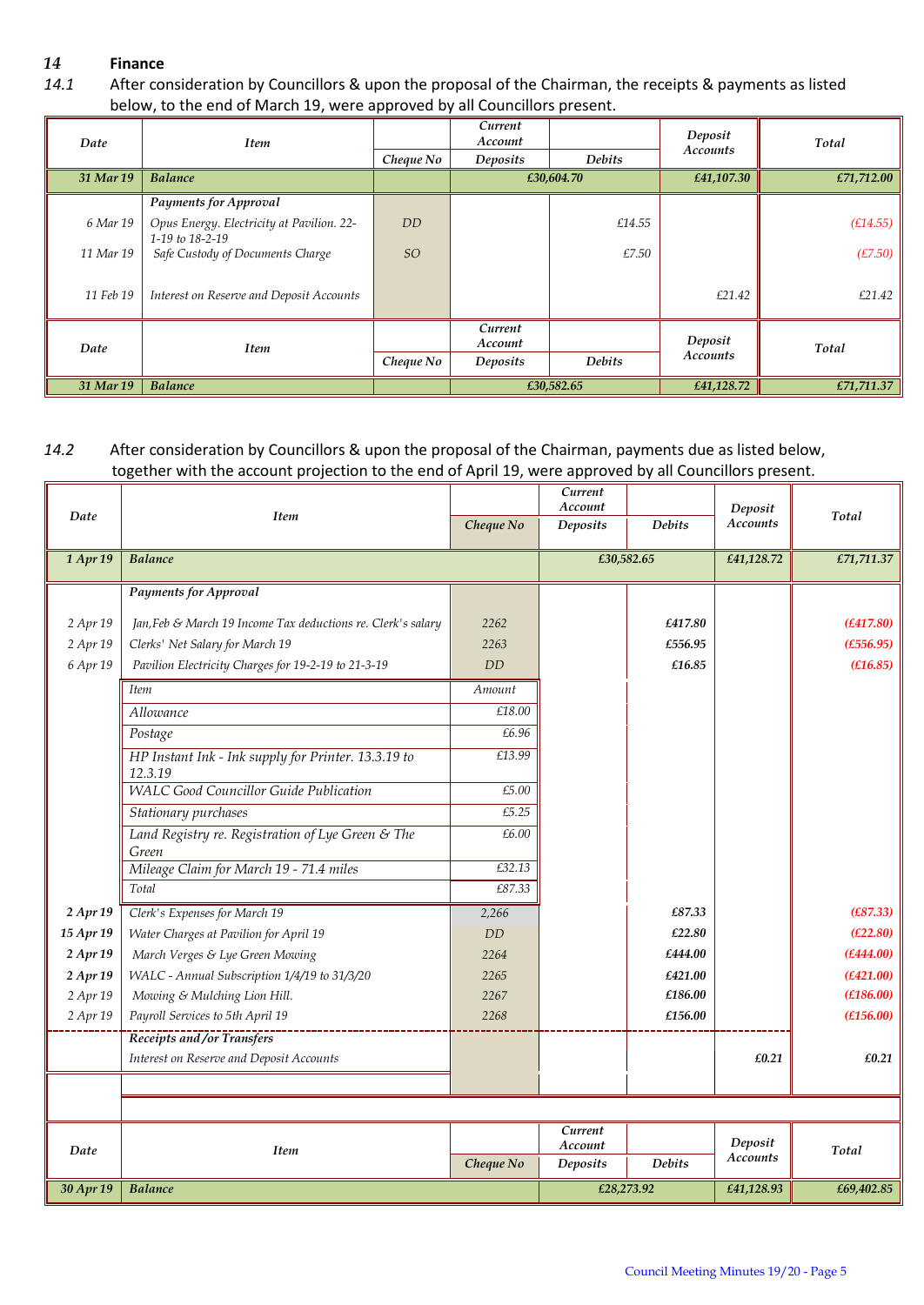- *14.3* Standing Orders. An updated draft of the current Standing Orders for Claverdon Parish Council had been distributed to Councillors before the Meeting. Due to the length of the document and the content Councillors requested more time and it was agreed that the matter would be scheduled for the Parish Council Meeting on 14<sup>th</sup> May 19.
- *14.4* To approve the Accounts for the year ended 31st March 2019 and year end Bank Reconciliation. Councillor Wilcox explained the surplus of funds for the year of £11.8k existed because the following payment commitments had been given , but the payments were still to be made – Payment towards the ANPR Cameras , £5k, further costs of the Neighbourhood Plan- £1k , new notice board and installation - £2.3k, various other monthly costs incurred in March and not yet paid - £1.7k. The Chairman proposed approval of the Accounts and this was seconded by the Councillors present. Councillor Middleton reviewed and signed the Bank Reconciliation to 31/3/19.

#### *15* **Meeting Dates**

15.1 Dates agreed are: 14<sup>th</sup> May 2019 (Annual Meeting & Parish Council Meeting), 4<sup>th</sup> June 2019, 2<sup>nd</sup> July 2019, 3<sup>rd</sup> September 2019, 1<sup>st</sup> October 2019, 12<sup>th</sup> November 2019 (a delay due to the first Tuesday of the month being Bonfire Night) & 3<sup>rd</sup> December 2019.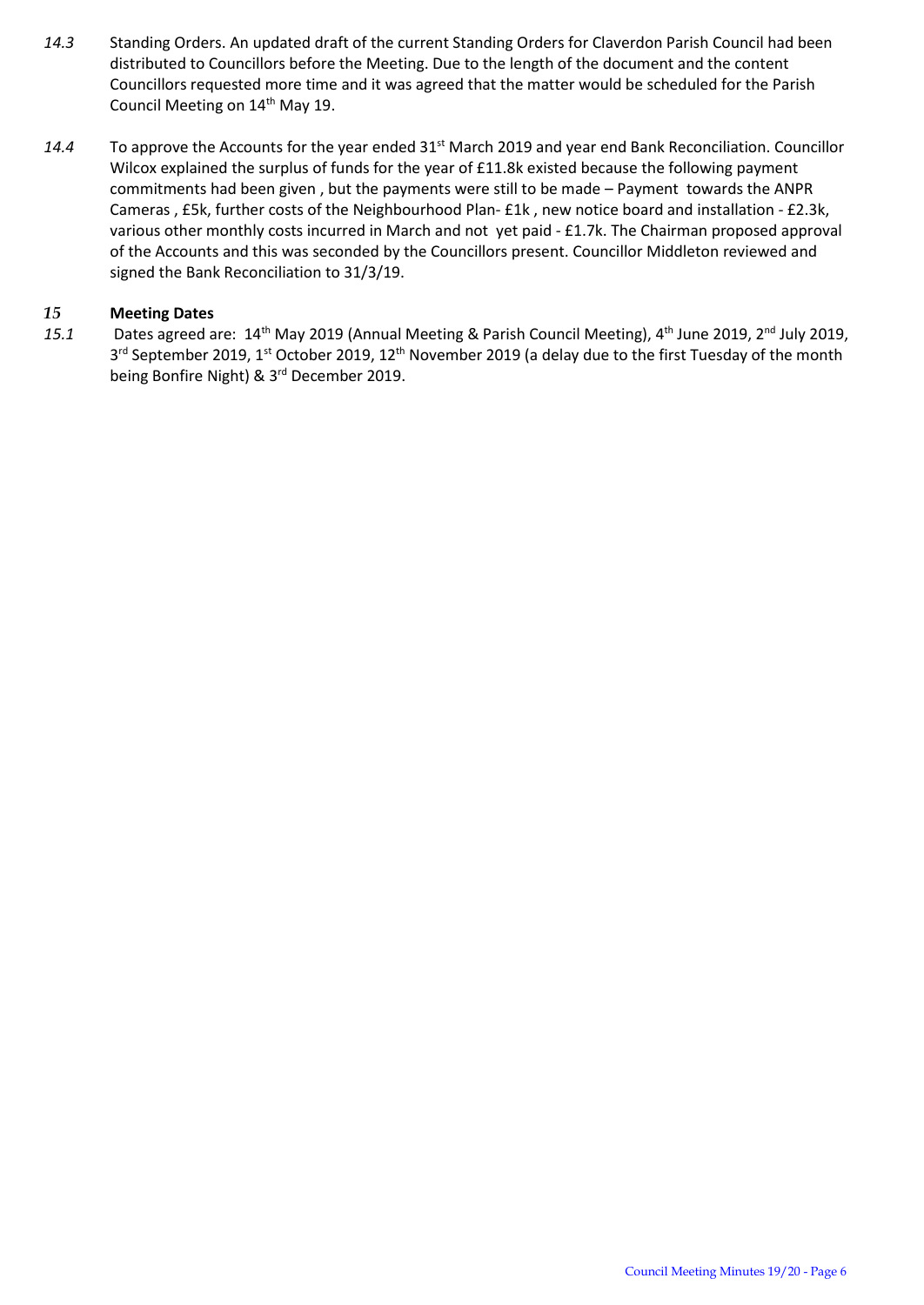| <b>Claverdon Parish Council Receipts and Payments</b><br>Year Ended 31 March 2019 |                    |                            |                    |                       |  |  |  |
|-----------------------------------------------------------------------------------|--------------------|----------------------------|--------------------|-----------------------|--|--|--|
|                                                                                   | Current<br>Account | Deposit<br><b>Accounts</b> | <b>Total 18/19</b> | <b>Total</b><br>17/18 |  |  |  |
| Bank balances brought forward                                                     | £23,525            | £36,365                    | £59,890            | £57,314               |  |  |  |
| Income                                                                            |                    |                            |                    |                       |  |  |  |
| Precept                                                                           | £26,000            |                            | £26,000            | £24,560               |  |  |  |
| Council Tax Reduction Grant                                                       | £0                 |                            |                    | £440                  |  |  |  |
| Recreation Field (Clubs Etc.)                                                     | £675               |                            | £675               | £1,190                |  |  |  |
| <b>Bank Interest</b>                                                              |                    | £248                       | £248               | £148                  |  |  |  |
| Wayleave Rent and Easements                                                       | £277               |                            | £277               | £279                  |  |  |  |
| S106 Receipt                                                                      | £4,516             |                            | £4,516             | £0                    |  |  |  |
| Pavilion Re-build Grants                                                          | £0                 |                            | £0                 | £0                    |  |  |  |
| Verges mowing reclaim from SDC                                                    | £1,276             |                            | £1,276             | £1,246                |  |  |  |
| Donation for ANPR Cameras                                                         | £3,500             |                            | £3,500             |                       |  |  |  |
| Miscellaneous                                                                     | E71                |                            | E71                | £20                   |  |  |  |
| <b>WCC County Councillors Grant Fund</b>                                          | £1,000             |                            | £1,000             | £0                    |  |  |  |
| Neighbourhood Plan Grant                                                          | £0                 | £0                         | £0                 | £3,510                |  |  |  |
| VAT Reclaimed                                                                     | £4,644             |                            | £4,644             | £0                    |  |  |  |
| <b>Total Income</b>                                                               | £41,959            | £248                       | £42,207            | £31,393               |  |  |  |

| Expenditure                                                   |        |    |        |        |  |  |
|---------------------------------------------------------------|--------|----|--------|--------|--|--|
| Administration                                                |        |    |        |        |  |  |
| Clerk's Salary                                                | £7,246 |    | £7,246 | £7,447 |  |  |
| Clerk's & Admin Expenses                                      | £978   |    | £978   | £971   |  |  |
| <b>Total Administration</b>                                   | £8,224 | £0 | £8,224 | £8,418 |  |  |
| Recreation Field                                              |        |    |        |        |  |  |
| Mowing                                                        | £2,250 |    | £2,250 | £1,500 |  |  |
| Other Field work                                              | £600   |    | £600   | £1,135 |  |  |
| Play Area Maintenance                                         | £516   |    | £516   | £409   |  |  |
| Playgrounds - new all ages<br>playground at Recreation Field. | £0     |    | £0     | £0     |  |  |
| Pavilion Refurbishment/Rebuild                                | £2,509 |    | £2,509 | £193   |  |  |
| Pavilion Maintenance and Utilities                            | £600   |    | £600   | £1,087 |  |  |
| <b>Total Recreation Field</b>                                 | £6,474 | £0 | £6,474 | £4,323 |  |  |
| <b>Yarningale Common</b>                                      |        |    |        |        |  |  |
| Major Work                                                    | £0     |    | £0     | £0     |  |  |
| Mowing                                                        | £1,850 |    | £1,850 | £950   |  |  |
| Maintenance                                                   | £85    |    | £85    | £1,927 |  |  |
| <b>Total Yarningale Common</b>                                | £1,935 | £0 | £1,935 | £2,877 |  |  |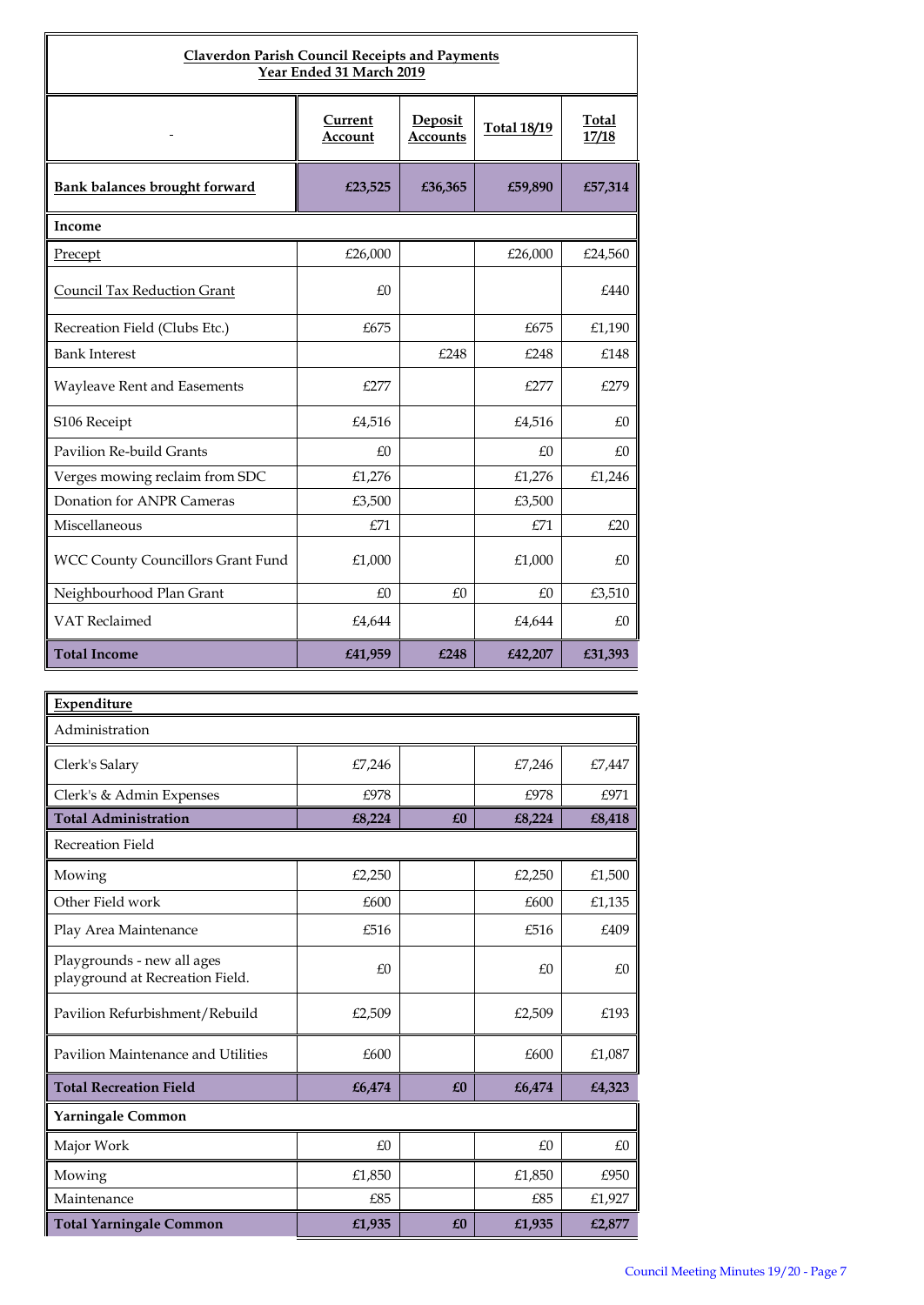| <b>Other Village Areas</b>                                              |                |         |         |         |  |  |
|-------------------------------------------------------------------------|----------------|---------|---------|---------|--|--|
| Village Green and Lye Green                                             |                |         |         |         |  |  |
| Maintenance of Trees                                                    | £0             |         | £0      | £0      |  |  |
| Gritting and Misc. Other.                                               | £824           |         | £824    | £630    |  |  |
| CLASP / Road Safety                                                     | £3,500         |         | £3,500  | £0      |  |  |
| Mowing - Verges and Lye Green                                           | £1,744         |         | £1,744  | £3,216  |  |  |
| Footpaths and Bridlepaths                                               | £275           |         | £275    | £351    |  |  |
| Tattle Bank                                                             | £0             |         | £0      | £300    |  |  |
| <b>Total other Village areas</b>                                        | £6,343         | £O      | £6,343  | £4,497  |  |  |
| Miscellaneous                                                           |                |         |         |         |  |  |
| Sundry Section 137 including<br>Donations                               | £0             |         | £0      | £0      |  |  |
| Neighbourhood Plan                                                      | £1,502         |         | £1,502  | £2,772  |  |  |
| Communications and Noticeboards                                         | £315           |         | £315    | £315    |  |  |
| Subscriptions                                                           | £531           |         | £531    | £451    |  |  |
| Churchyard                                                              | £0             |         | £0      | £0      |  |  |
| Courses, Seminars and Training                                          | £108           |         | £108    | £30     |  |  |
| Hire of meeting Rooms etc.                                              | £275           |         | £275    | £347    |  |  |
| Miscellaneous Non-Budgeted                                              | £1,585         |         | £1,585  | £1,750  |  |  |
| <b>Election Charges</b>                                                 | £0             |         | £0      | £0      |  |  |
| <b>Total Miscellaneous</b>                                              | £4,316         | £O      | £4,316  | £5,665  |  |  |
| Professional                                                            |                |         |         |         |  |  |
| Legal Charges                                                           | £0             |         | £0      | £0      |  |  |
| <b>Audit Fees</b>                                                       | £200           |         | £200    | £337    |  |  |
| Insurances                                                              | £638           |         | £638    | £631    |  |  |
| <b>Bank Charges</b>                                                     | £15            |         | £15     | £15     |  |  |
| Vat payable                                                             | £2,240         |         | £2,240  | £2,054  |  |  |
| <b>General Contingency</b><br>Contingency for Planning                  | £0             |         | £0      | £0      |  |  |
| Consultancy                                                             | £0             |         | £0      | £0      |  |  |
| <b>Total Professional</b>                                               | £3,093         | £0      | £3,093  | £3,036  |  |  |
| <b>Total Expenditure</b>                                                | £30,385        | £O      | £30,385 | £28,817 |  |  |
|                                                                         |                |         |         |         |  |  |
| <b>Balance from Transactions</b>                                        | £35,099        | £36,613 | £71,711 | £28,497 |  |  |
| <b>Transfer between Accounts</b>                                        | $-£4,516$      | £4,516  |         |         |  |  |
| <b>Final Balance</b>                                                    | £30,583        | £41,129 | £71,711 | £28,497 |  |  |
| <b>Bank Account Reconciliation</b><br><b>Balance per Bank Statement</b> | £30,903        | £41,129 | £72,031 | £59,890 |  |  |
|                                                                         |                |         |         |         |  |  |
| <b>Unpresented Cheques</b>                                              |                |         |         |         |  |  |
| Cheque No. 2250                                                         | £260           |         |         |         |  |  |
| Cheque No. 2258                                                         | £60<br>£30,583 | £41,129 |         |         |  |  |
| <b>Corrected Balance</b>                                                |                |         | £71,711 | £59,890 |  |  |
|                                                                         |                |         |         |         |  |  |
| <b>Surplus / (Deficit) at Year End</b>                                  |                |         | £11,821 | £2,576  |  |  |
|                                                                         |                |         |         |         |  |  |